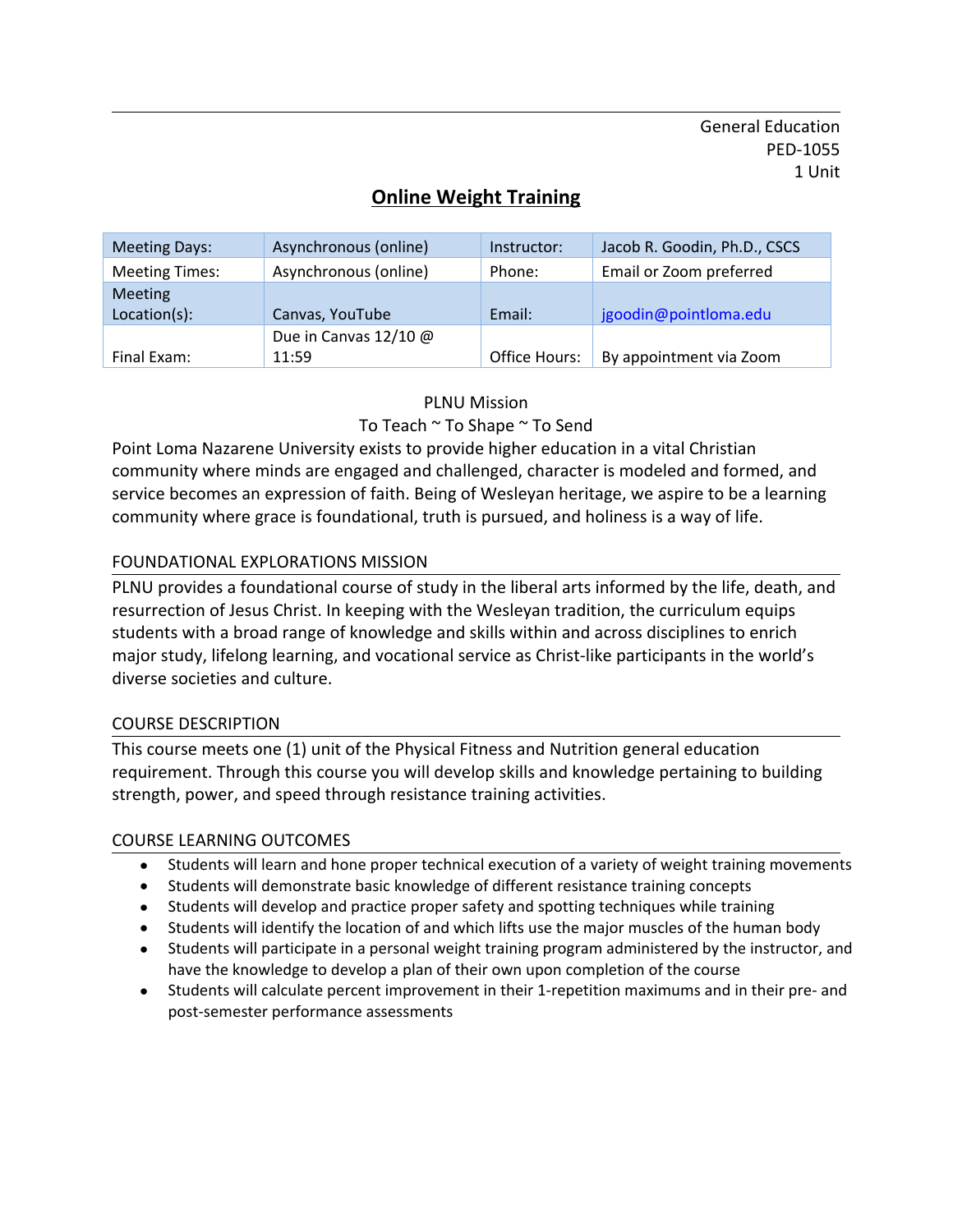#### YOUR TRAINING PROGRAM

In order to successfully participate in this course, you will need to resistance train at least 2x a week for 45-75 minutes at a time. The following activities are forms of resistance training:

- Free weights (barbells, dumbbells, kettlebells
- Machines
- Bodyweight training or calisthenics
- High intensity interval training (HIIT) as long as it involves a weighted implement or your bodyweight (for example, you can do HIIT on a stationary bike but that is not technically resistance training)

The following activities—although good for you!—are *not* forms of resistance training and therefore will not count towards your 2x/week requirement:

- All forms of cardio (running, elliptical, biking, spin class, hiking, walking)
- Surfing
- Manual labor
- Sport practice or training

For those who have access to a gym, great! As long as you train twice a week, you are good to go. I will even hold Zoom calls to help you come up with a training program.

For those without gym access, I will provide you with tools to come up with an at-home workout plan. The details will be posted in Canvas.

#### COURSE GRADING AND ASSIGNMENTS

The final grade percentage will be rounded to the nearest percent with grades being recorded as follows:

|  | Grade Percent Grade Percent Grade Percent |  |
|--|-------------------------------------------|--|
|  | A 93 - 100 B- 80 - 82.9 D+ 67 - 69.9      |  |
|  | A- 90-92.9 C+ 77-79.9 D 63-66.9           |  |
|  | B+ 87-89.9 C 73-76.9 D- 60-62.9           |  |
|  | B 83-86.9 C 70-72.9 F 0-59.9              |  |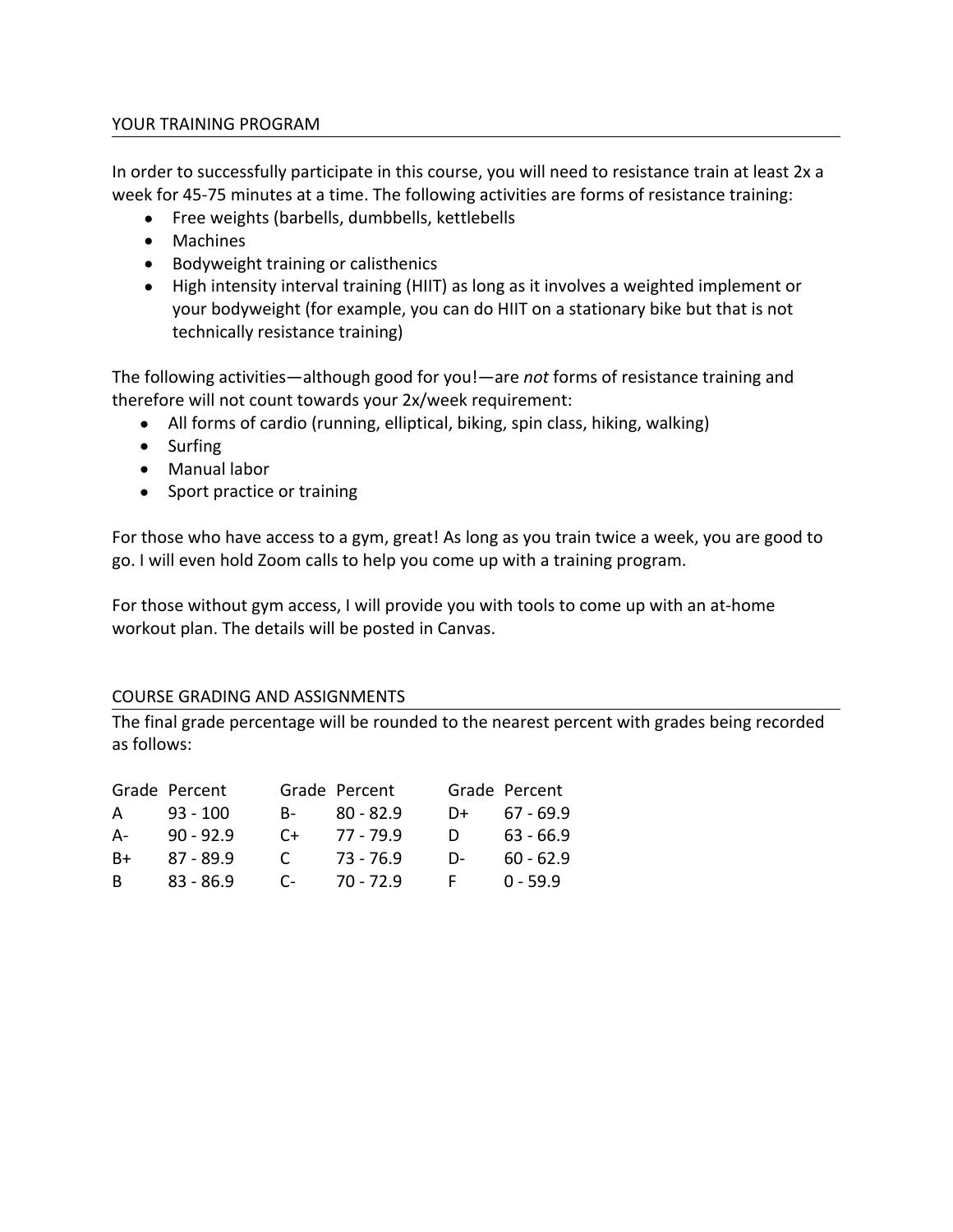Technique Discussion Videos 8x10 pts Training Journal Checks 8x10 pts Live Workout Attendance 8x10 pts 1SE Video Training Montage 80 pts Final Exam 80 pts Total: 400 pts

#### **Attendance and Participation**:

o Because this class will meet online, attendance and participation points will be earned through a variety of other assignments. These assignments are crucial to your learning and also help the instructor to gauge your progress and guide your training program.



- **Movement Technique Video Discussions** (8x10 pts):
	- In any form of resistance training, movement technique is crucial to staying injury free and ensuring that you are activating the correct muscle groups. Regardless of the implement used (barbells, dumbbells, resistance bands, or bodyweight), almost all exercises can be categorized into 1 of 9 basic human movement patterns:
		- Squat
		- **Hinge**
		- **Lunge**
		- **vertical Push**
		- Horizontal Push
		- **vertical Pull**
		- **Horizontal Pull**
		- Core Stability
		- **Locomotion (loaded carry, walk, run, sprint)**
	- o Therefore, this class will teach correct movement pattern technique in these 9 patterns (only 5 of them will be discussed in detail in the technique critique discussions) and students will not only work on their own technique, but assess their peers in video format.
- **Training Journal Checks** (8x10 pts):
	- o It is impossible to improve on what you are not tracking. One of the most important aspects of any exercise program is tracking your progress! Students will track their workouts in a digital or handwritten training log and will submit it to Canvas every two weeks. Instruction will be given about specific components to include in your training journal.
- **Live Workouts** (8x10 pts):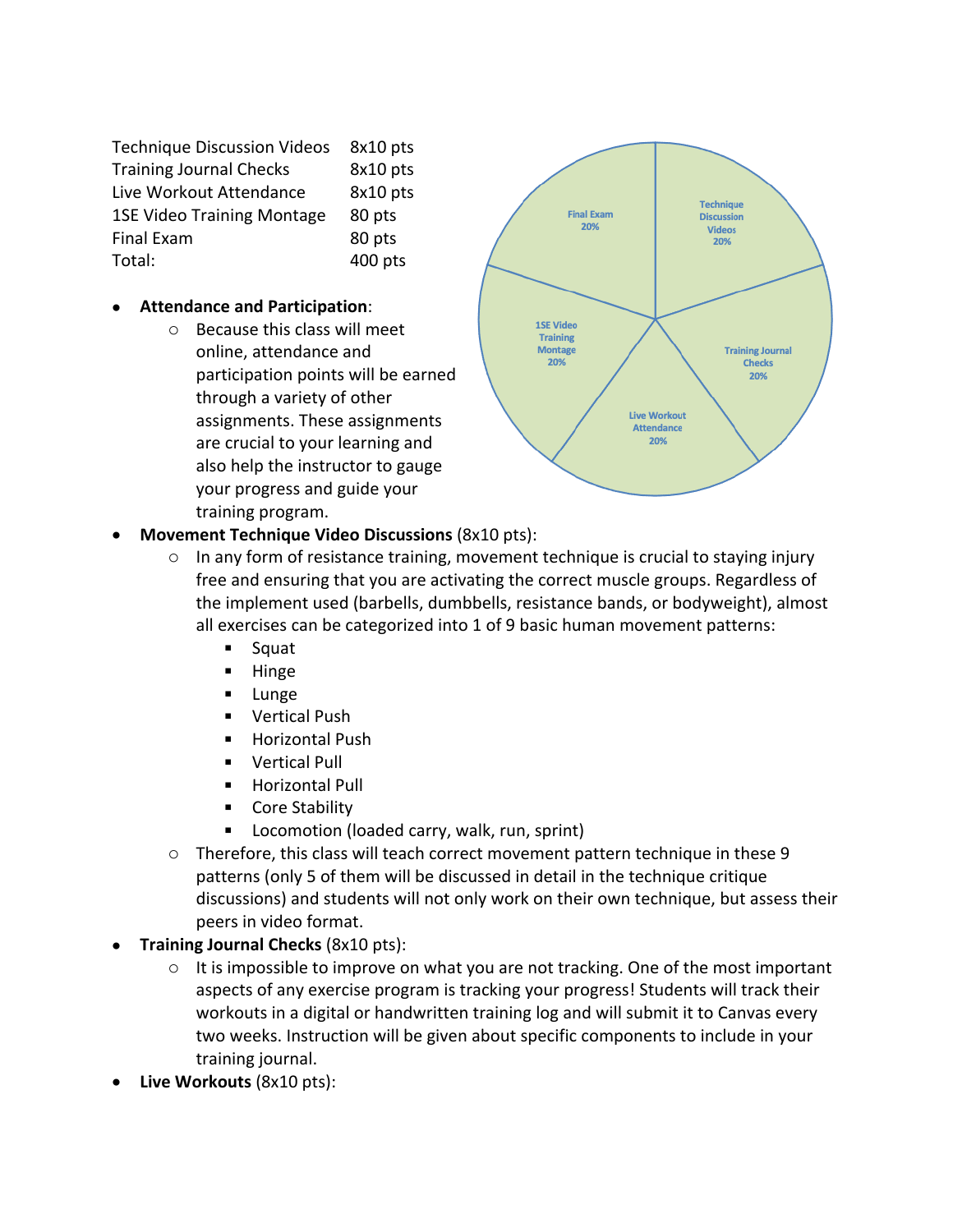- $\circ$  In addition to your personal resistance training program, one of the PLNU weight training instructors will be publish a follow-along style workout on YouTube for you to perform on your own time at home.
- $\circ$  These workouts will be shared with multiple weight training classes, as well as other members of the PLNU community. This will aide in keeping us all engaged with one another while we are remote.
- $\circ$  To participate, "like" the video and leave a comment about how hard it was, how many reps you got, or how you felt during or after the workout.
- **1 Second Everyday Video Training Montage** (80 pts)
	- o As part of your participation in this class you will take a short video clip of yourself every time you train. You will then use the app 1 Second Everyday (1SE) or a similar video-maker app to compile a short montage of your training through the semester as evidence of your consistency. The 1SE app automatically grabs a 1-second clip will compile a video with a 1 second clip for each training session you completed. This can be free-weight, bodyweight, circuit, HIIT, change-of-direction, plyometric, or sprint training. During each session, record a short clip of yourself mid-lift, celebrating a PR, high-fiving your gym partner, or dancing between sets. While the Training Journal Checks (see above) are biweekly, this assignment will be due at the end of the semester.
- **Exam** (80 pts): The final exam will assess your understanding of the following concepts:
	- o The 9 fundamental movement patterns
	- o The various implements that can be used in weight training
	- o The appropriate set, rep, and rest intervals for achieving various training goals
	- $\circ$  The muscle groups utilized during various movement patterns and their associated exercises
	- $\circ$  Knowledge of safety and correct technique regarding the squat, bench press, and deadlift.

Total: 400 pts

# INHERENT RISK

There is an inherent risk involved in participation in a weight training program, however this risk is considerably lower than participation in team-sports when instruction is provided by a qualified strength and conditioning coach. Regardless, to minimize this risk it is essential that students adhere to the following safety standards:

- 1. Notify the instructor of any pre-existing condition that may affect your participation.
- 2. Notify the instructor of any condition that may develop during the semester that may affect your participation.
- 3. Attention to technique and proper execution of the lifts at the assigned tempos is critical to both your safety and performance.
- 4. No "horseplay" will be tolerated. Weight training must be taken seriously and given the respect it deserves to avoid unnecessary risk. Loud cheering, high-fives, slaps on the back, and laughter is encouraged as long as it amplifies focus and effort. Off-task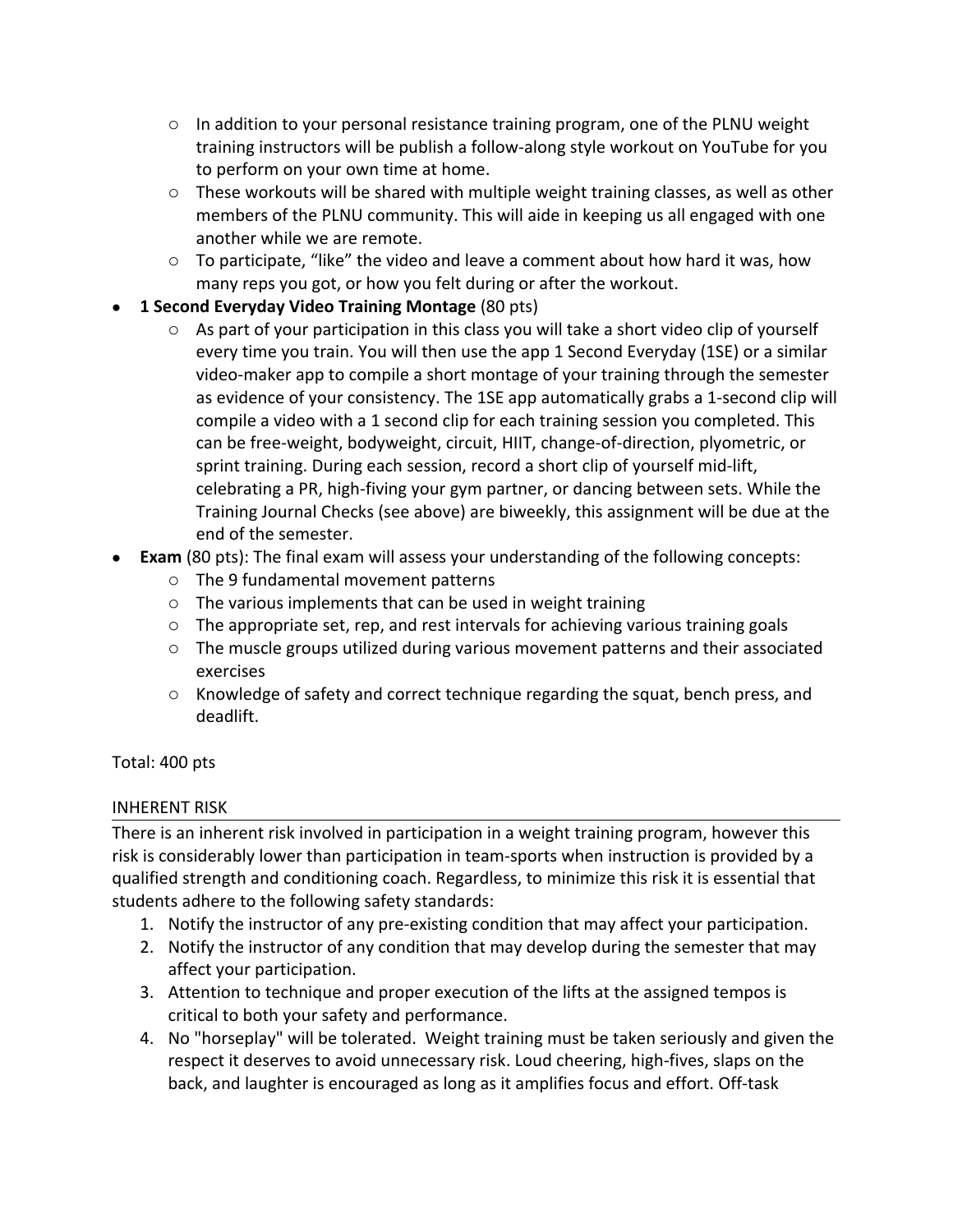conversation, phones, or other disruptive behavior will result in a loss of participation points.

**5.** No sandals or bare feet. Shoes must be worn at all times.

#### RECOMMENDED RESOURCES

Recommended:

Stone, Stone, and Sands. *Principles and Practice of Resistance Training*. Champaign, IL: Human Kinetics, 2007

Israetel, M., J. Hoffman, and C. W. Smith. *Scientific Principles of Strength Training.* Juggernaut Training Systems (2016).

In addition to the above textbook, for this online course you will need access to the following:

- Zoom: https://zoom.us/
	- o Sign up for a free account using your PLNU email address. Download the app to your laptop, phone, and/or tablet.
- Microsoft Excel
	- $\circ$  You will use this program to open the online exercise library and workout builder for the course.
- Google Chrome: https://www.google.com/chrome/
	- o Google Chrome is the required browser for HonorLock, and must be downloaded and used on a laptop or desktop for the module quizzes, midterm, and final exam.
- Laptop or desktop computer equipped with a microphone and webcam

# COURSE CREDIT HOUR INFORMATION

In the interest of providing sufficient time to accomplish the stated Course Learning Outcomes, this class meets the PLNU credit hour policy for a 1-unit class delivered over 15 weeks. For this course, students will spend an estimated 37.5 total hours meeting the course learning outcomes (based on 37.5 hours of student engagement per credit hour). Specific details about how the class meets the credit hour requirement can be provided upon request.

# LATE AND INCOMPLETE ASSIGNMENTS

All assignments are to be submitted/turned in according to the specified time in Canvas. Late assignments/quizzes will be docked 20% per day, with assignments/quizzes submitted over 5 days late receiving a 0. Completes will only be assigned in extremely unusual circumstances.

# FINAL EXAMINATION POLICY

Successful completion of this class requires taking the final exam on by 12/4 at 11:59pm.

#### PLNU COPYRIGHT POLICY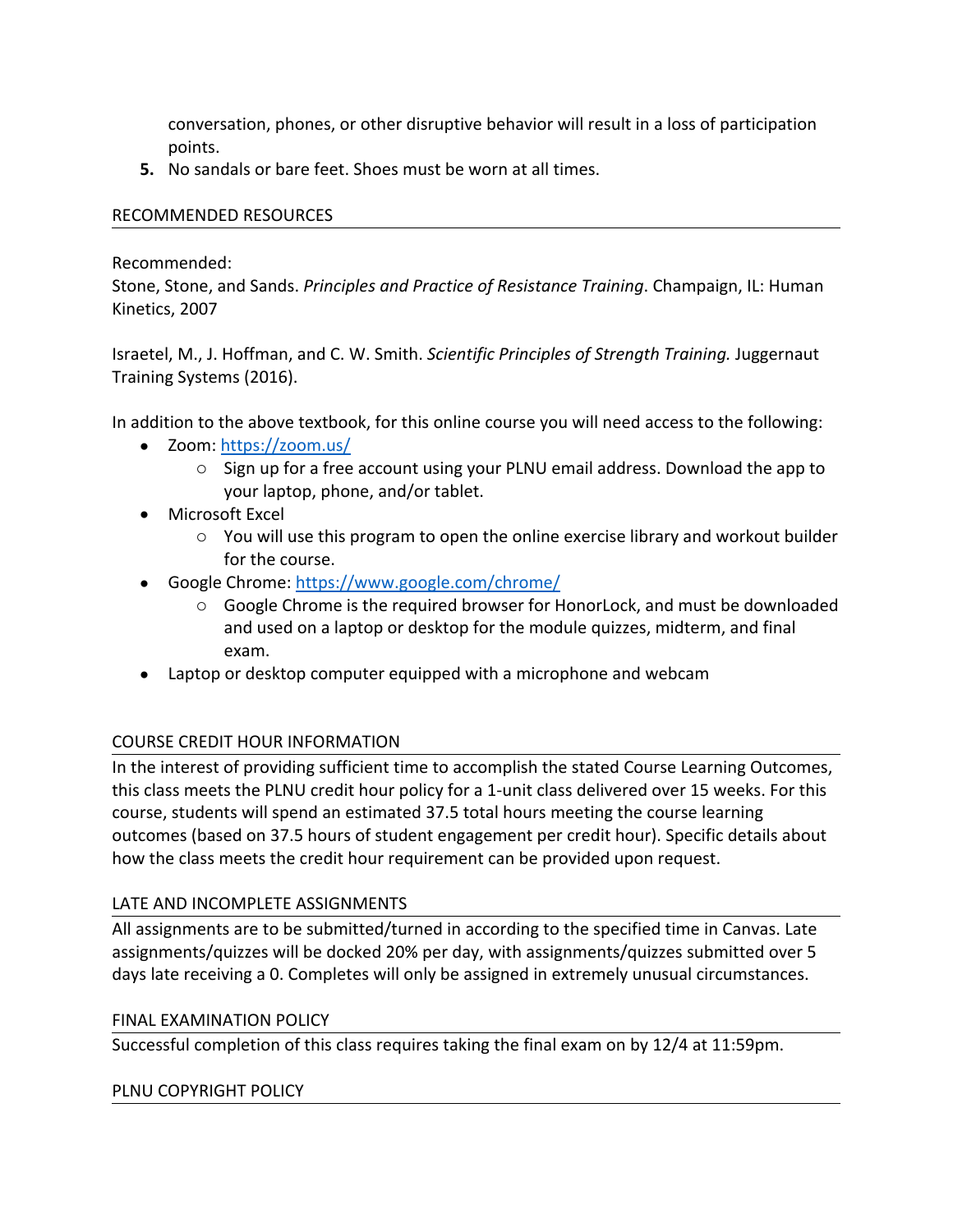Point Loma Nazarene University, as a non-profit educational institution, is entitled by law to use materials protected by the US Copyright Act for classroom education. Any use of those materials outside the class may violate the law.

# PLNU ACADEMIC HONESTY POLICY

Students should demonstrate academic honesty by doing original work and by giving appropriate credit to the ideas of others. Academic dishonesty is the act of presenting information, ideas, and/or concepts as one's own when in reality they are the results of another person's creativity and effort. A faculty member who believes a situation involving academic dishonesty has been detected may assign a failing grade for that assignment or examination, or, depending on the seriousness of the offense, for the course. Faculty should follow and students may appeal using the procedure in the university Catalog. See Academic Policies for definitions of kinds of academic dishonesty and for further policy information.

# PLNU ACADEMIC ACCOMMODATIONS POLICY

While all students are expected to meet the minimum standards for completion of this course as established by the instructor, students with disabilities may require academic adjustments, modifications or auxiliary aids/services. At Point Loma Nazarene University (PLNU), these students are requested to register with the Disability Resource Center (DRC), located in the Bond Academic Center (DRC@pointloma.edu or 619-849-2486). The DRC's policies and procedures for assisting such students in the development of an appropriate academic adjustment plan (AP) allows PLNU to comply with Section 504 of the Rehabilitation Act and the Americans with Disabilities Act. Section 504 prohibits discrimination against students with special needs and guarantees all qualified students equal access to and benefits of PLNU programs and activities. After the student files the required documentation, the DRC, in conjunction with the student, will develop an AP to meet that student's specific learning needs. The DRC will thereafter email the student's AP to all faculty who teach courses in which the student is enrolled each semester. The AP must be implemented in all such courses.

If students do not wish to avail themselves of some or all of the elements of their AP in a particular course, it is the responsibility of those students to notify their professor in that course. PLNU highly recommends that DRC students speak with their professors during the first two weeks of each semester about the applicability of their AP in that particular course and/or if they do not desire to take advantage of some or all of the elements of their AP in that course.

# PLNU ATTENDANCE AND PARTICIPATION POLICY

Regular and punctual attendance at all **synchronous** class sessions is considered essential to optimum academic achievement. If the student is absent for more than 10 percent of class sessions (virtual or face-to-face), the faculty member will issue a written warning of deenrollment. If the absences exceed 20 percent, the student may be de-enrolled without notice until the university drop date or, after that date, receive the appropriate grade for their work and participation. In some courses, a portion of the credit hour content will be delivered **asynchronously** and attendance will be determined by submitting the assignments by the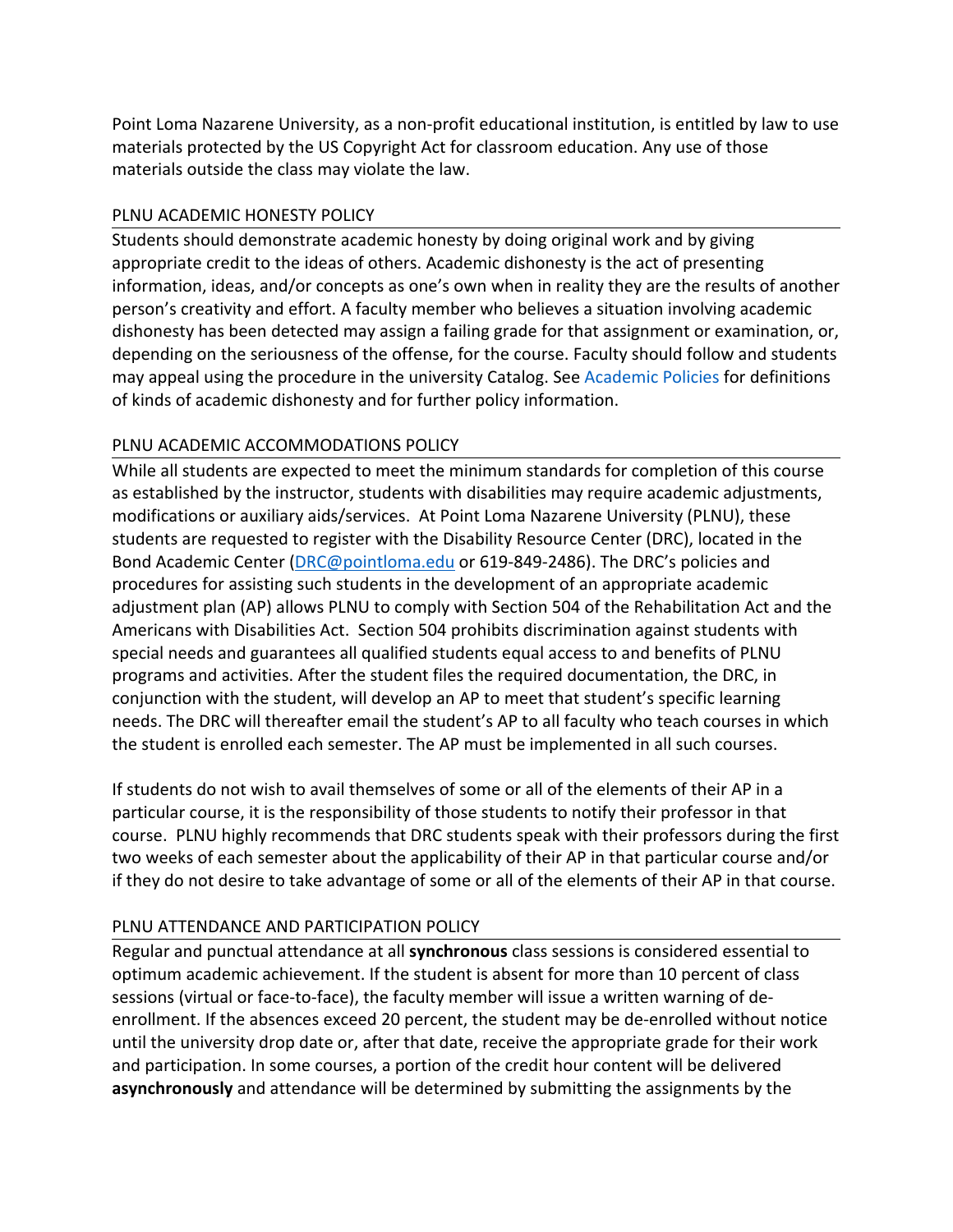posted due dates and accessing Canvas materials regularly. See Academic Policies in the Undergraduate Academic Catalog. If absences exceed these limits but are due to university excused health issues, an exception will be granted.

#### **Asynchronous Attendance/Participation Definition**

A day of attendance in asynchronous content is determined as contributing a substantive note, assignment, discussion, or submission by the posted due date. Failure to meet these standards will result in an absence for that day. Instructors will determine how many asynchronous attendance days are required each week.

#### TUTORING

The PLNU Tutorial Center is available free of charge for all current, undergraduate PLNU students. It offers tutoring for most subjects, as well as for general help with paper editing, study skills, etc. The Tutorial Center is located on the south end of Bond Academic Center, next to the Study Abroad offices. Tutoring is available over the phone at (619) 849 2593, or via email at TutorialServices@pointloma.edu.

#### SPIRITUAL CARE

Please be aware PLNU strives to be a place where you grow as whole persons. To this end, we provide resources for our students to encounter God and grow in their Christian faith.

If students have questions, a desire to meet with the chaplain or have prayer requests you can contact the Office of Spiritual Development.

# USE OF TECHNOLOGY

In order to be successful in the online environment, you'll need to meet the minimum technology and system requirements; please refer to the Technology and System Requirements information.

Problems with technology do not relieve you of the responsibility of participating, turning in your assignments, or completing your class work.

# OFFICE HOURS

It is important to me that I get to know each of you on an individual level, therefore I will be posting virtual office hours via the Zoom virtual conferencing app. I will send out more details on this soon. I have an open-door policy for questions, nerdy training theory discussions, or if you just need someone to listen and pray for you. I often won't have all the answers, but I'm positive we can figure it out together!